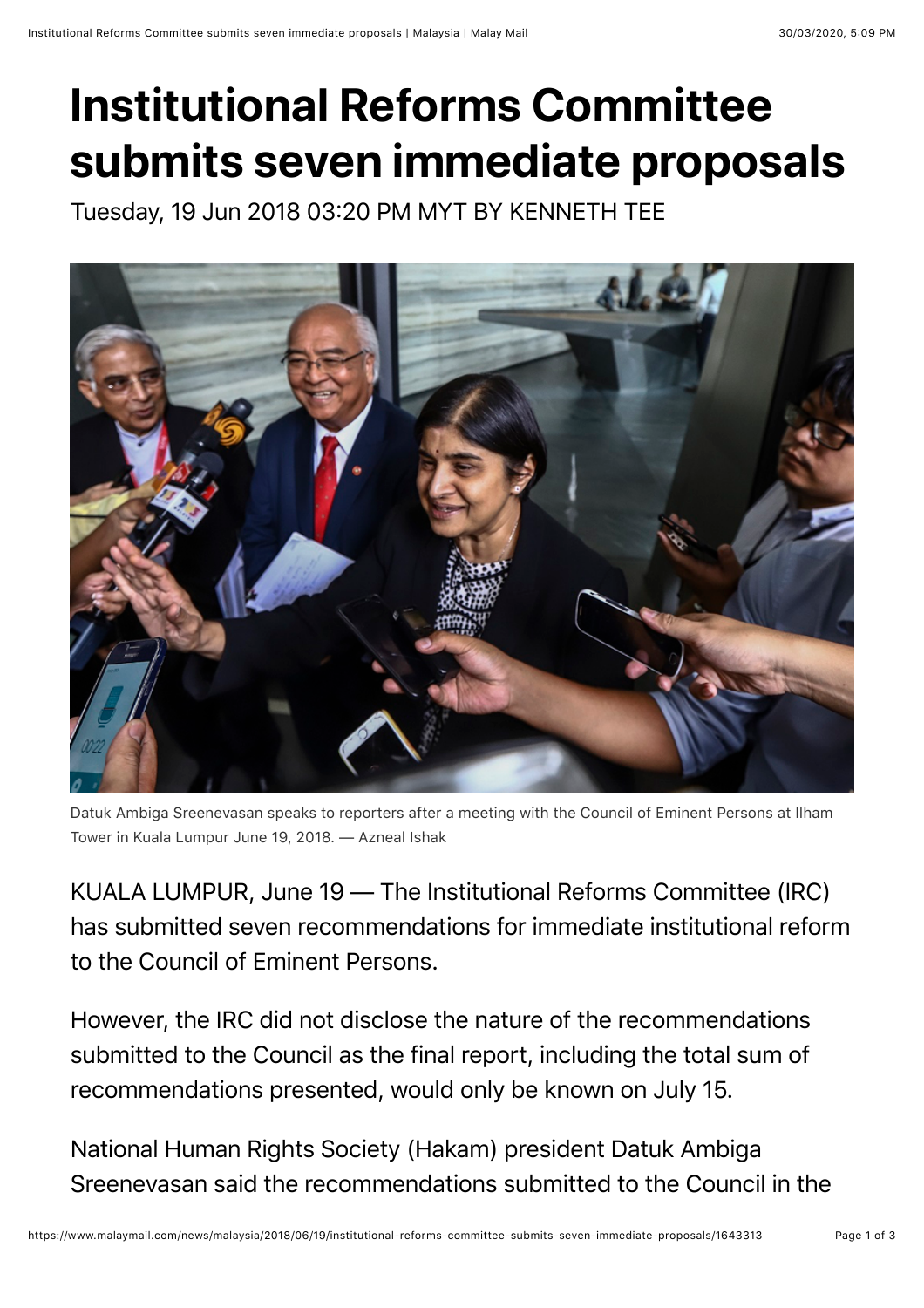final report next month will be separated into three categories immediate, mid-term and long-term.

"It is not a lot of time, but we have key recommendations which we will put forward that are going to make a difference in the country.

"Our priority agenda remains the same, that is zero tolerance for corruption and appointing the right people to key positions," Ambiga told reporters at Ilham Tower here after meeting the Council.

Ambiga said the IRC was currently looking into revamping the structure of judiciary appointments; limiting the concentration of executive power on a single individual; abolition of oppressive legislation, namely the Anti-Fake News Act 2018 and the Security Offences (Special Measures) Act 2012; reform in enforcement and government agencies; parliamentary reforms; and vetting processes for key public appointments with the aim of achieving a corruption-free society.

Retired Court of Appeal judge Datuk Mah Weng Kwai said once Malaysia becomes an efficient society with integrity, a good environment for business and investment opportunities will open up.

"Corruption has been so embedded and endemic on all levels in the country. Malaysians deserve zero corruption in society and it is our job to clear up," he said.

The IRC also commended Malaysians living locally and overseas for their overwhelming suggestions to the committee on institutional reforms.

"Our job has been made much easier because of the positivity of Malaysians that have gotten in touch with us with research that has been excellently presented.

"All of them have given us good ideas in the form of thousands of recommendations and it clearly shows we all want to move forward from